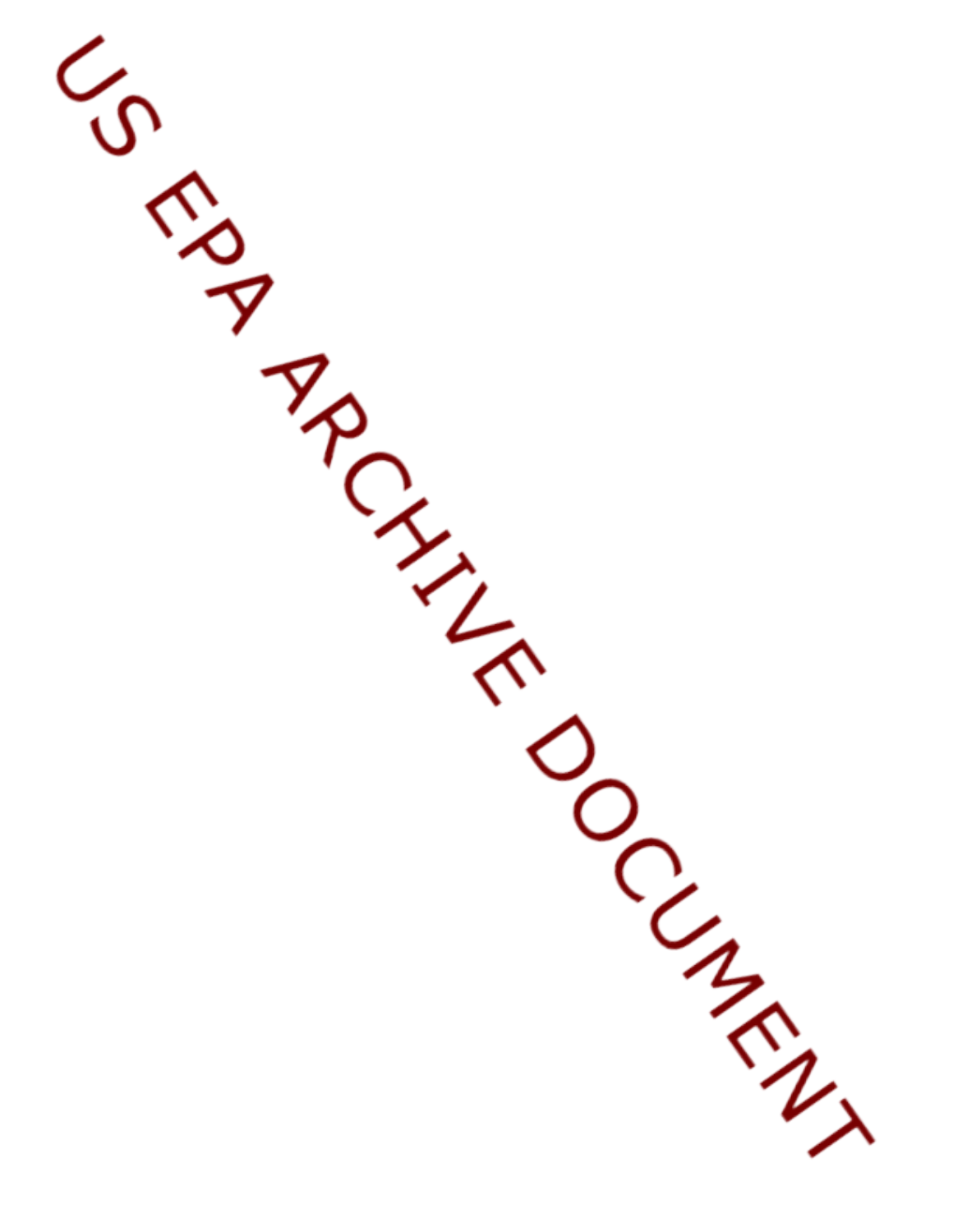## **AGENCY:** ENVIRONMENTAL PROTECTION AGENCY (EPA) **TITLE:** "CLEAN SCHOOL BUS USA ASSISTANCE AGREEMENTS" **ACTION:** Request for Applications (RFA)

**RFA NO:** OAR-CCD-05-13

## **CATALOG OF FEDERAL DOMESTIC ASSISTANCE (CFDA) NO:** 66.036

**SUMMARY:** Formal Agency responses to questions/comments regarding the subject solicitation.

**DATE:** July 1, 2005

Question 1: I understand that up to \$7.5 million will be available in FY 2005 to support 20-30 awards -- are these funding levels fairly stable, likely to change?

Answer 1: Congress has allocated \$7.5 million for a cost-shared grant program for fiscal year 2005. This funding level is stable for 2005. The President's budget for 2006 proposes \$10 million for Clean School Bus USA, but until Congress acts upon that budget and it is signed into law by the President, the future funding level for the program cannot be determined.

Question 2: When was the last time a competitive solicitation for this program was offered? Approximately how many school districts applied, and how many received awards?

Answer 2: The last (and first) competitive solicitation for Clean School Bus USA was issued in April, 2003. The solicitation resulted in approximately 120 applications for the \$5 million allocated by Congress for clean school bus grants. EPA awarded 17 grants that first year, ranging from \$5,000 to \$700,000. In 2004, Congress again allocated \$5 million to EPA for clean school bus projects and EPA awarded 20 grants.

It should be noted that eligibility requirements were different for that first solicitation; nonprofits and local and State governments were eligible to apply, along with school districts. Approximately half of the 120 applications were from school districts, while the other half were from cities, counties, air agencies, States, non-profits and other eligible entities. Of the 60 school districts which applied, seven were awarded with grants in 2003 (10 went to entities other than school districts) and eight were awarded in 2004 (12 went to entities other than school districts).

Question 3: Re the 5% cost sharing requirement -- are cash matches preferred over in-kind contributions? Would providing more than 5% increase the competitiveness of an application?

Answer 3: The RFA does not state a preference for a particular kind of cost-share. The RFA does give preference, however, for a higher percentage of cost-share contributed by the applicant and/or its partners. Ten points of 100 are allocated to this evaluation factor. If the cost-share is to come from a partner, evidence of that should be submitted, such as a letter.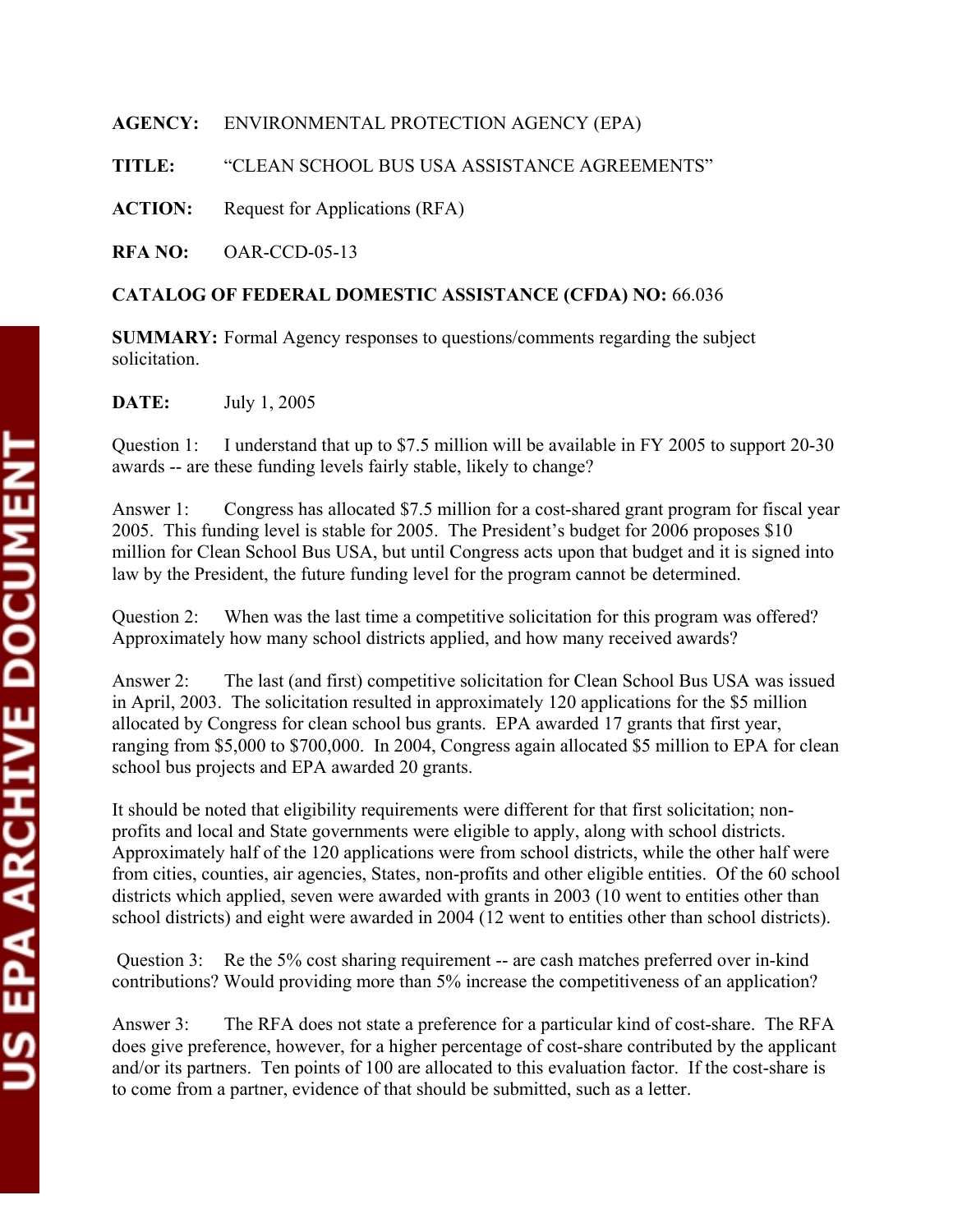Question 4: I see that applications will only be accepted from public school districts, although partnerships with nonprofits are allowed. Is it all right that a non-profit organization proceeds with adding school partners, writes the proposal, coordinates the project, etc.?

Answer 4: It is correct that only applications from school districts will be deemed eligible, as defined in the Request for Applications (Section III.A. Eligibility Information). Non-profit organizations and other non-eligible organizations may, and in fact are encouraged, to team up with school districts to help districts write their grant applications and implement the project. The application must be signed by the appropriate school district official and the grant will be awarded solely to the district. The district is the responsible fiduciary party for the grant funds.

 Question 5: Can a public school system which contracts its transportation services with a private bus company apply with the company to retrofit their buses that they use in that district?

Answer 5: Yes. The school district must be the applicant. The Statement of Work should describe the plan for working with the company to retrofit the buses. A letter of support from the company is suggested.

Question 6: I would like to verify that the assistance offered by this agreement is for diesel engine school buses only. Our district will be replacing an older gasoline engine school bus soon and we are wondering if this assistance might be available to us. At this point, we are unsure if we will be replacing this bus with another gasoline engine bus or a diesel engine bus. We prefer to stick with a gasoline engine, but are finding it difficult to locate what we need with a gasoline engine.

Answer 6: The grant program is designed to modernize diesel school bus fleets. However, older gas engine school buses are also polluters and we would like to get these older models off the road as well. If, in the context of modernizing the rest of a diesel fleet, an applicant proposes to retrofit or replace a gasoline-fueled bus, we would be willing to consider that vehicle along with the rest of the diesel vehicles.

As stated in the request for applications, please keep in mind that it is not EPA's intent to fund replacement projects that would have occurred through the normal attrition of vehicles and equipment or to provide funds for expanding a fleet. Therefore, applicants must provide documentation in their applications that the replacement activity would not have occurred without the financial assistance provided by the agency.

Question 7: I am trying to assist several school districts in my area with this grant application. However I don't know who to advise them regarding Question 16 ( "is the application subject to review by state executive order 12372 process") on the Standard Grant Fund application page.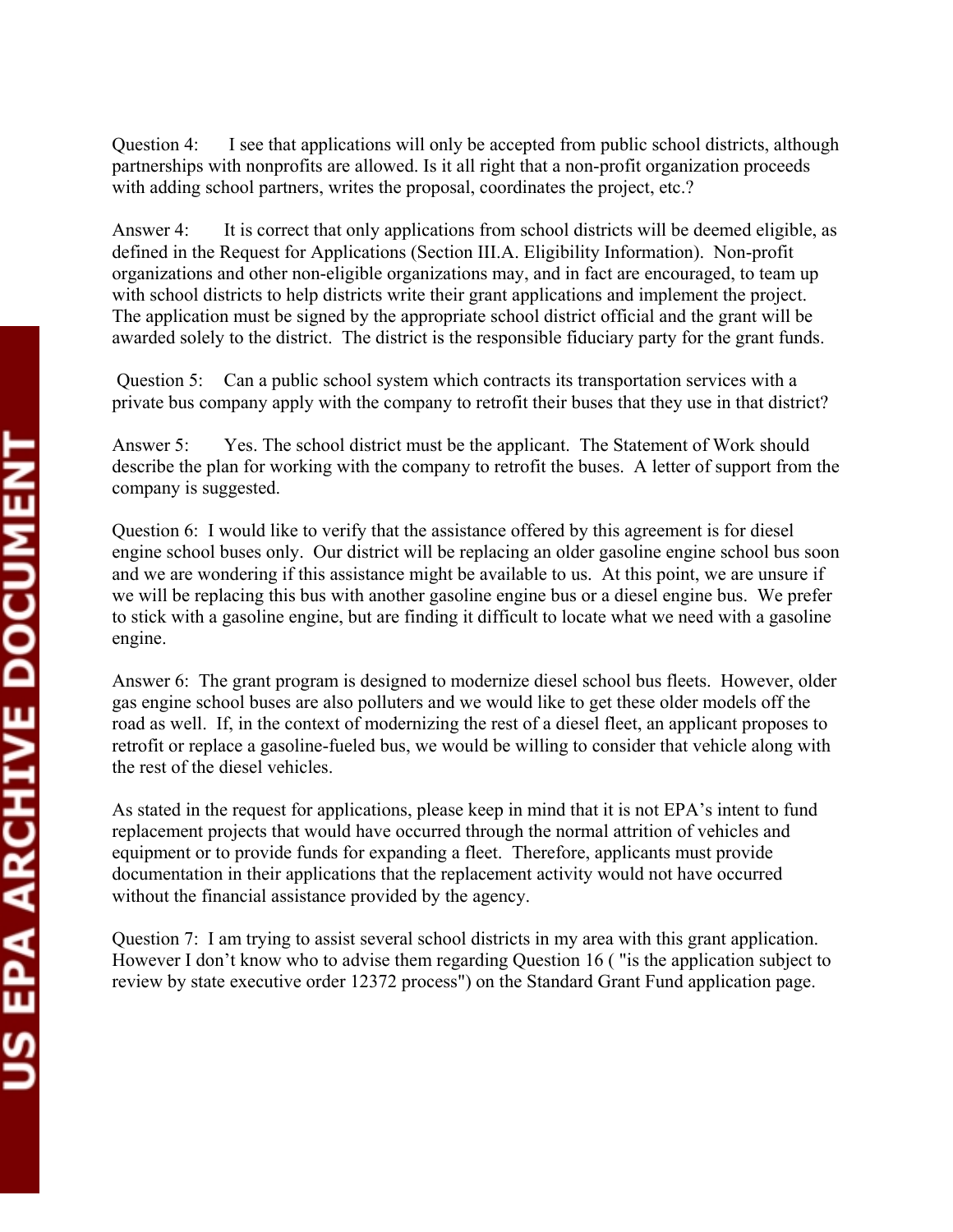Answer 7: The Request for Applications states: "Executive Order 12372, Intergovernmental Review of Federal Programs may be applicable to awards resulting from this announcement. Applicants selected for funding may be required to provide a copy of their proposal to their State Point of Contact (SPOC) for review, pursuant to Executive Order 12372, Intergovernmental Review of Federal Programs. This review is not required with the Initial Proposal and not all states require such a review." Information about this executive order and the list of State Points of Contact can be found at https://www.whitehouse.gov/omb/grants/spoc.html. If your State is listed as having a SPOC, then check "yes" on the application. But be advised that a review is not required at this time for these applications.

Question 8: In the recent notice regarding grants for the Clean School Bus Program, are eligible applicants only school bus fleets?

Answer 8: The only eligible applicants for this competition are school districts, as defined in the request for applications in *Section III, Eligibility Information*.

Question 9: I am writing to determine eligibility for the Clean School Bus Grant program. [Our company] has successfully provided technology to reduce the idling of heavy duty trucks and …I am interesting in finding out what it would take to have this solution verified by the EPA so that we could submit an application for consideration under the Clean School Bus Grant Program.

Answer 9: Regarding your eligibility, only school districts are eligible for this competition (see Question 8). Private companies are not eligible.

Regarding the verification of your anti-idling product, at this time EPA's retrofit verification program does not verify anti-idling technologies. Funds for this grant competition should be used *primarily* for retrofit technologies that are on either California's or EPA's verified list and/or replacements of engines and/or buses. However, the Clean School Bus program strongly supports idling reduction, and urges school districts to put idling reduction management and operational practices in place. Therefore, a school district may submit an application with a small portion of the budget allocated to piloting reduced idling technologies as part of an overall retrofit and/or replacement project.

Question 10: A private school utilizes publicly owned buses to transport its students. Would this entity be eligible to submit a grant application?

Answer 10: No, the private school would not be eligible to receive these funds. However, the school district that owns the buses could apply for, and receive, a grant to retrofit or replace these buses.

Question 11: I am interested in applying for the Clean School Bus USA grant and am wondering if grant funds can be used to purchase biodiesel fuel?"

Answer 11: Yes, grant funds can be used to purchase biodiesel fuel.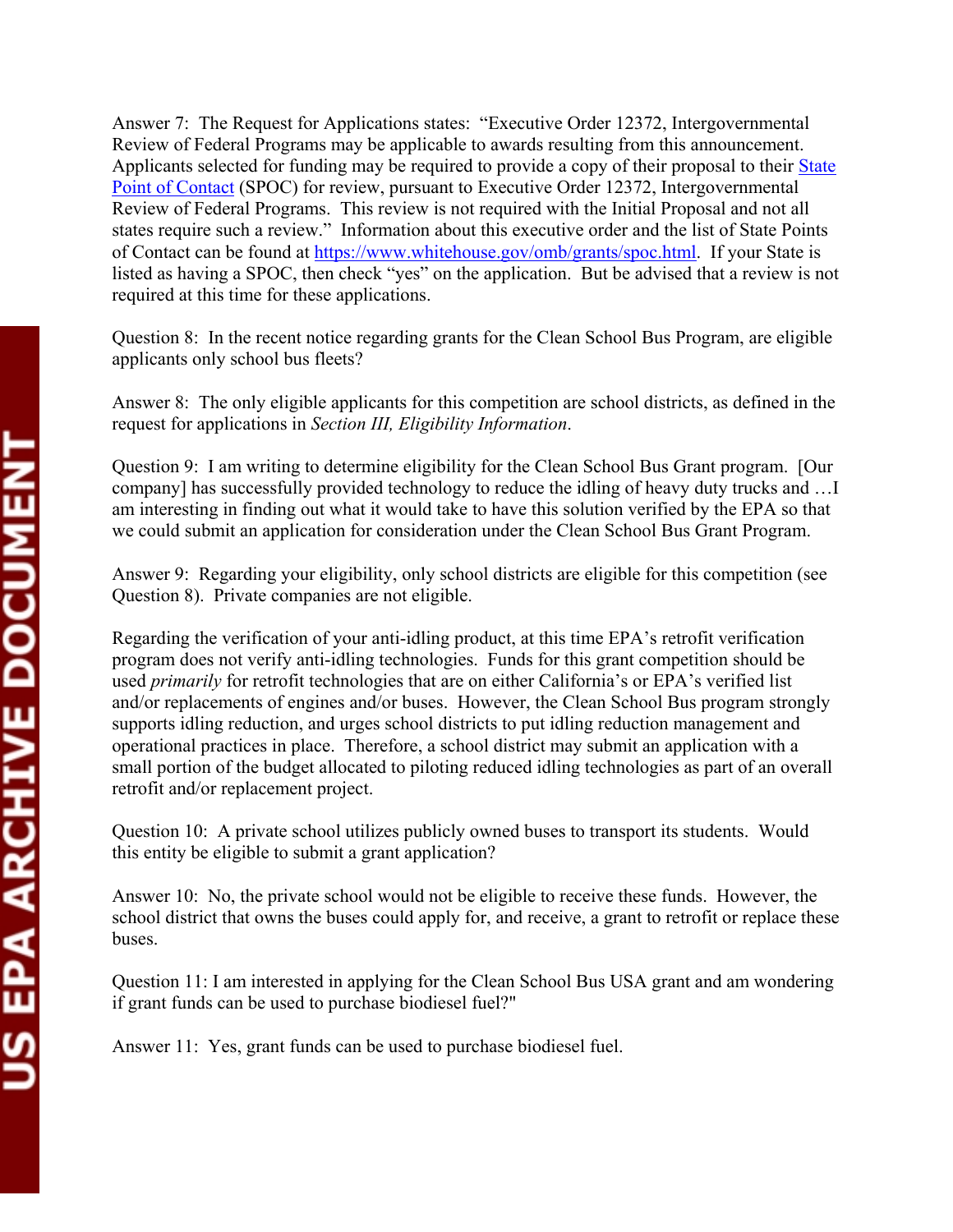Question 12: I am interested in applying for funds under the CSB USA competition for the cost differential of ULSD. Is this allowable under this competition?

Answer 12: Yes, grant funds can be used for the cost differential of ULSD.

Question 13: I noticed that in some information an application due date of July 1st. Is this date correct?

Answer 13: No, this date is incorrect. The correct due date for applications for this solicitation is July  $22<sup>nd</sup>$ . The due date for the intent to apply is June  $24<sup>th</sup>$ .

Question 14: On page 11 of the overview, *Section V*, *Part A* references *Sections II.A* and *II.B*. These references don't make sense in terms of evaluation criteria and I am curious if it is not an error.

Answer 14: Yes, there is an error. The referenced section for the **Project Description and Implementation Plan** should be *Section IV.A.* The referenced section for **Clean Up Effectiveness** should be *Section IV.B.* We regret the error.

*Section V, Part A* should read:

A. Evaluation Factors (Total – 100 points)

| <b>Criterion</b>                                                                                                                                                      | <b>Maximum</b><br>Points per<br><b>Criterion</b> |
|-----------------------------------------------------------------------------------------------------------------------------------------------------------------------|--------------------------------------------------|
| <b>Fleet:</b> Extent to which the proposal adequately describes the fleet and its                                                                                     |                                                  |
| history, and includes a Fleet Information Table, per Section IV.B.                                                                                                    | 10                                               |
| <b>Project Description and Implementation Plan:</b> Extent to which the<br>application ably and thoroughly addresses each of the areas identified in<br>Section IV.A. | 30                                               |
| <b>Clean Up Effectiveness:</b> Extent to which the project employs a highly<br>effective diesel emissions reduction strategy, per Section IV.B.                       |                                                  |

Question 15: Can you please let me know if we should list all the vehicles in our fleet in the fleet information table, some 7,000 school buses, or if we should only list those that we would like to be considered for this program?

Answer 15: Ideally, we would like to see information on every vehicle in the fleet. However, in your case, a fleet information table for the vehicles that you propose to retrofit or replace, and a general description of the rest of the fleet, would be sufficient. Other very large fleets can choose to do the same.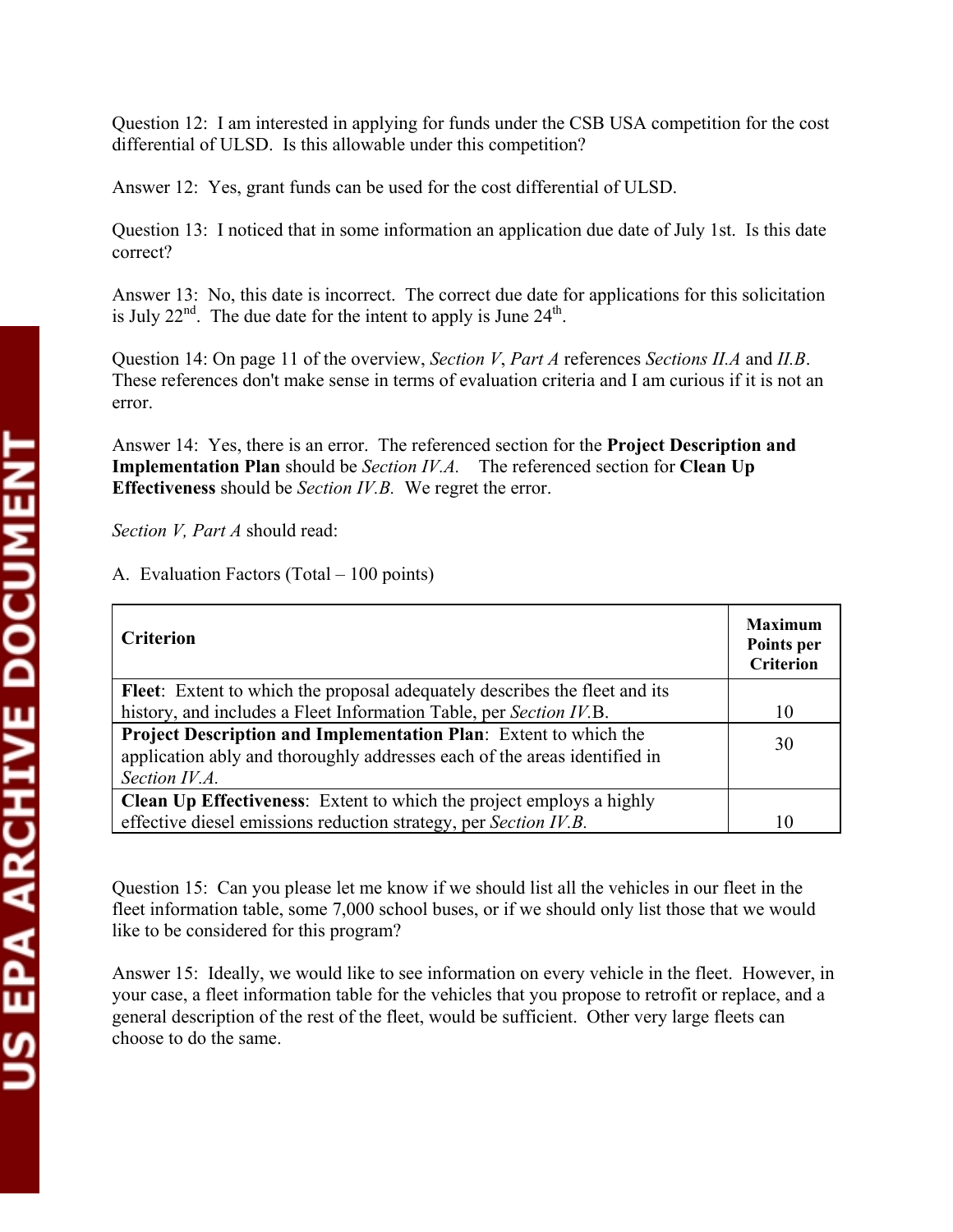Question 16: Can school districts apply for the new Clean School Bus USA funds to develop anti-idling campaigns? Or is the funding only for technology-based approaches?

Answer 16: Related to Question 9 above, funds for this grant competition should be used *primarily* for retrofit technologies that are on either California's or EPA's verified technology list and/or replacements of engines and/or buses. Funds cannot be used to solely fund anti-idling campaigns, but a school district may submit an application with a small portion of the budget allocated to piloting reduced idling technologies as part of an overall retrofit and/or replacement project. Also, as stated in the evaluation criteria in *Section V*. *Policy Support,* extra points will be given to applications that provide written documentation of an existing idling reduction policy.

Question 17: Can one school system apply as the lead agency? If one school system applies, is the average award about between \$200,000 and \$300,000?

Answer 17: Yes, one school system can apply as the lead applicant, and in fact, this is encouraged as smaller school districts do not always have the resources to apply for and manage Federal grants. Applications will receive extra points for covering multiple school districts, as stated in *Section V., Policy Support.* 

It's impossible to predict what the award amount might be for an application covering multiple school districts. The individual award amounts will depend on the quality, number and diversity of applications, as evaluated using the criteria listed in *Section V.* The highest amount that the award could be is \$725,000.

Question 18: May a State Energy Office and/or a Clean Cities organization apply for funding under this solicitation with the intent of distributing the funds to eligible sub grantees?

Answer 18: No, neither State agencies nor non-profits such as Clean Cities organizations are eligible for this competition; only school districts are eligible.

Question 19: Is the biodiesel funded through this program a pure fuel or blended with petroleum?

Answer 19: Funds from this competition may be used to buy any blend of biodiesel.

Question 20: [Our school district] will be applying for the school bus grant and would like to know if [DOC supplier] is an acceptable supplier of catalysts for school bus retrofit or only the companies that appear on the verified list.

Answer 20: Only the DOCs listed on EPA's or California's verified technology lists are acceptable retrofit technologies for this competition.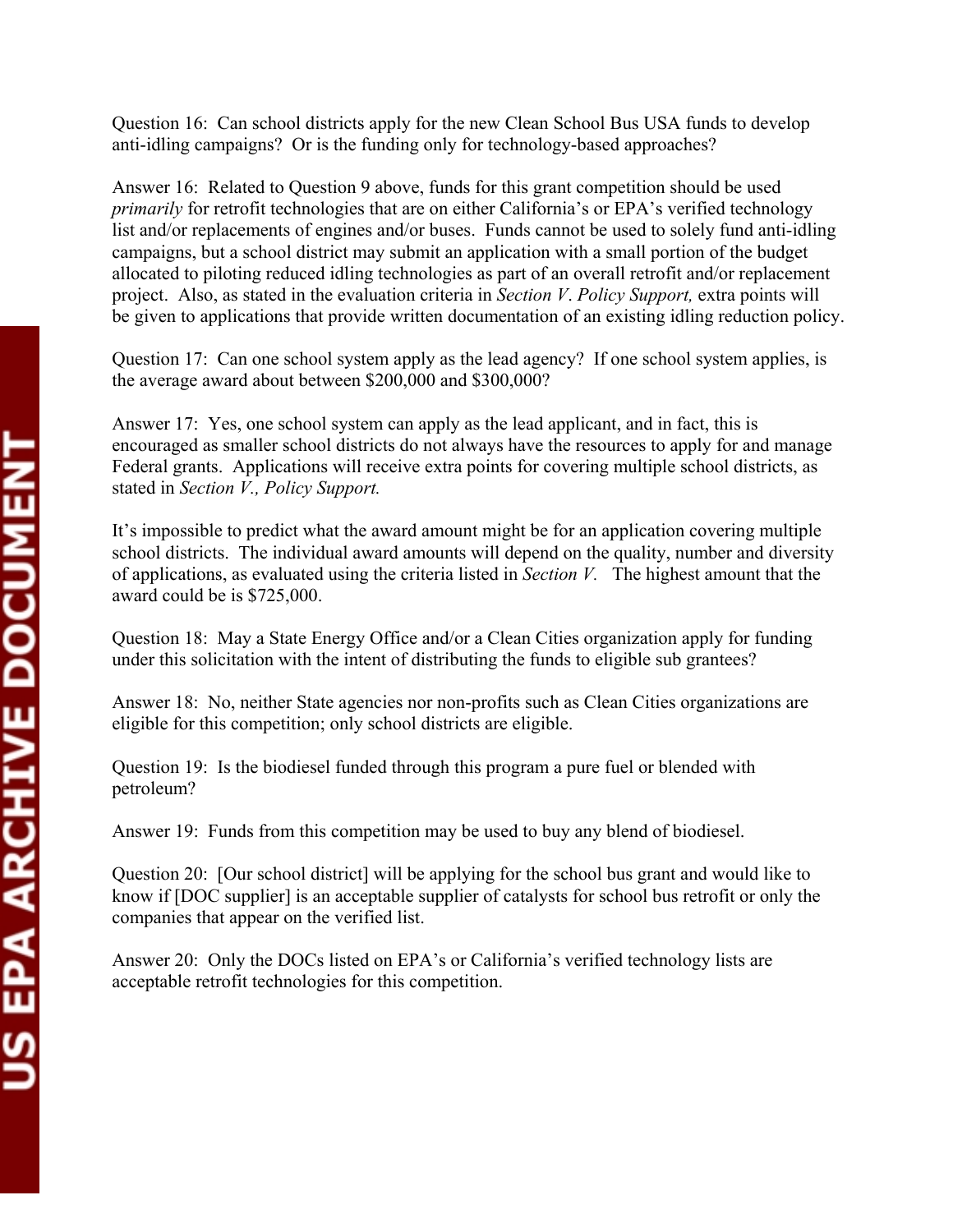Question 21: I understand that the performance period of the grant, as listed on page 6 of the RFA, is "October 2005-October 2007". To be sure I am interpreting this correctly, I would like to pose an example. If a school district applied for, and was granted monies for [a project], would they be able to submit requests…up to October 1, 2007, or October 31, 2007? Likewise, is there a minimum date by which they must start their purchases, and if so, what is that date?

Question 21: You have correctly interpreted the meaning of "performance period" of the grant that grant funds are available from the beginning date through the end date of the performance period. The period cited in the solicitation was an estimate; when the grants are awarded, the performance period will have a specific beginning date and end date and will cover two years. There is no minimum date by which purchases must begin; however, applicants will not be reimbursed for any purchases made *before* the beginning date of the performance period.

Funds should be used before the last date of the performance period. However, under some circumstances, a grantee can ask for a "no-cost extension," which would delay the performance period end date for an agreed-upon amount of time.

Question 22: Since ULSD will be available nationwide by October 15, 2006, and its use mandated by that date, will we still be able to use grant funds to pay for the differential cost of ULSD after October 15, 2006?

Answer 22: Applicants can propose that the grant funds cover the cost differential between ULSD and regular diesel fuel until the end of October, 2006. After October, 2006 ULSD will be available nationwide. After this date, grant funds should not be spent on ULSD.

Question 23: [School District] has contacted us regarding applying for a CSB USA grant to install Donaldson Spiracle Closed Crankcase Filters on buses that have already been retrofitted with DOCs from an earlier CSB USA grant. Donaldson's EPA verification is for a DOC + Spiracle System. Since the buses already have DOCs, would adding Spiracles satisfy the verified product requirement and thus be eligible for a grant?

Answer 23: Yes, most likely, although each case will be different and evaluated using the criteria.

Question 24: Are private school buses eligible to apply?

Answer 24: School buses that belong to private schools are not eligible. School buses that belong to private companies but are contracted to provide transportation for a public school districts are eligible. The school district must be the applicant in this situation.

Question 25: Would EPA consider giving a grant for calming music to be installed on buses?

Answer 25: No, EPA funds in this competition cannot be used for such a purpose.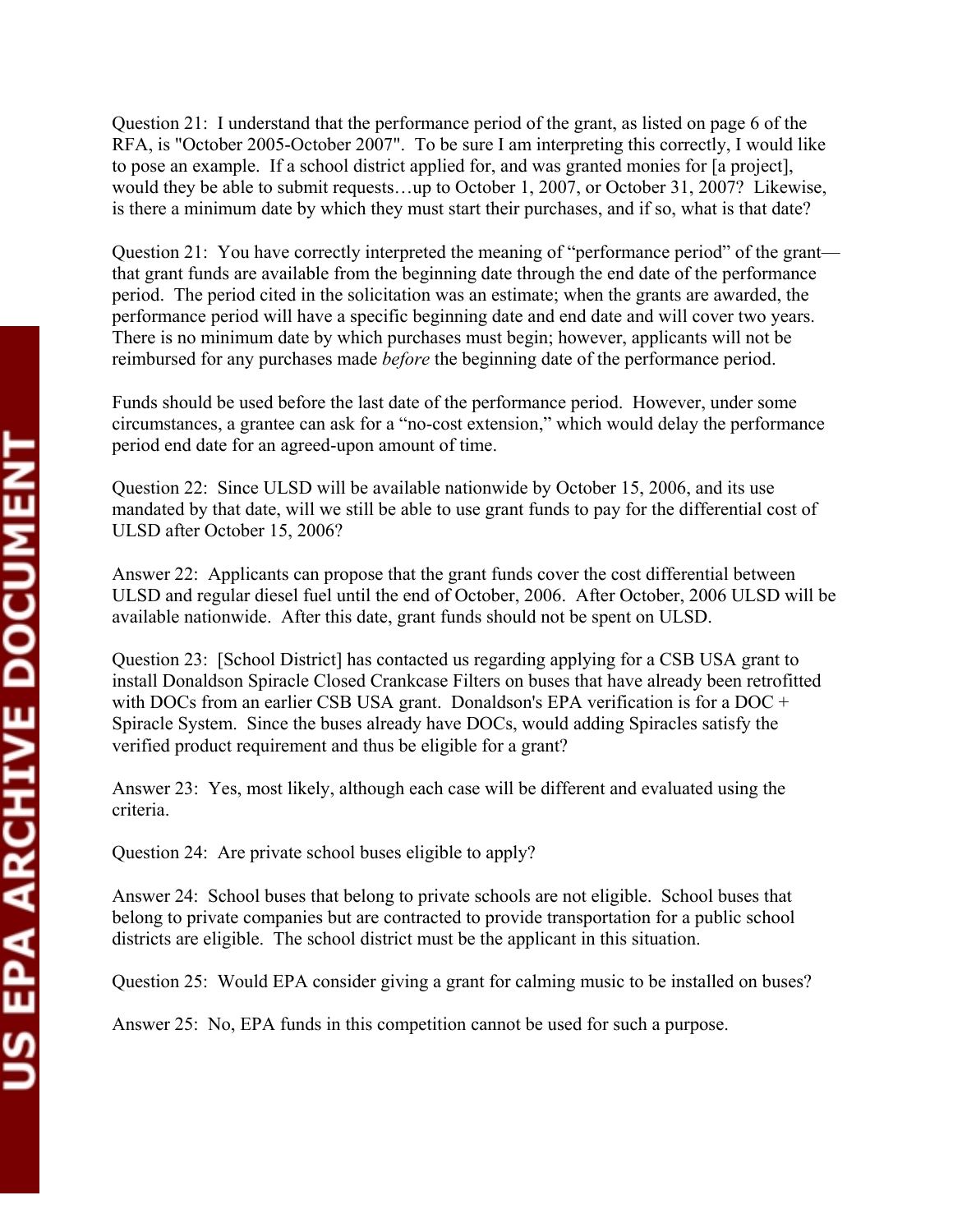Question 26: Regarding the 5% match, does the match have to come from the school district or can it be contributed from the vendor/contractor that they would be purchasing the technology from?

Answer 26: The 5% match can come from the applicant itself, or any other entity. If the 5% match is coming from another organization, a letter of commitment should be included with the application. The 5% match can be cash or in-kind contributions.

Question 27: I've received the forms in the application kit but am unsure of which forms I need to complete and send in. Can you help?

Answer 27: For the July  $22<sup>nd</sup>$  deadline, the applications must contain the following:

- a. Signed Standard Form 424 (one page)
- b. Fleet Information Table
- c. Narrative Work Plan following the **required** outline (10 pages maximum)
- d. Budget Detail & Narrative

In addition, optional materials such as letters of support from potential sub-awardees or partners and/or a copy of the district's idling reduction policy, should be included if applicable.

For more information on what is required in the application, and instructions on where and how to send in the application, please see the Request for Applications, located at http://www.epa.gov/oar/grants/05-13.pdf.

Applicants which are selected will need to fill out the entire application package in order to complete the award process.

Question 28: I cannot seem to download the Standard Form from EPA's web site. Is there another way I can obtain it?

First, make sure you are on the right web page. EPA's grant forms are located at: http://www.epa.gov/ogd/AppKit/application.htm. The Standard Form 424 can be downloaded in Microsoft Word or in PDF. It is also available at this web site in PDF: http://www.whitehouse.gov/omb/grants/sf424.pdf

The application packet is also available on paper and can be mailed to you. Use this web page to order the paper application: http://www.epa.gov/ogd/grants/how to apply.htm#1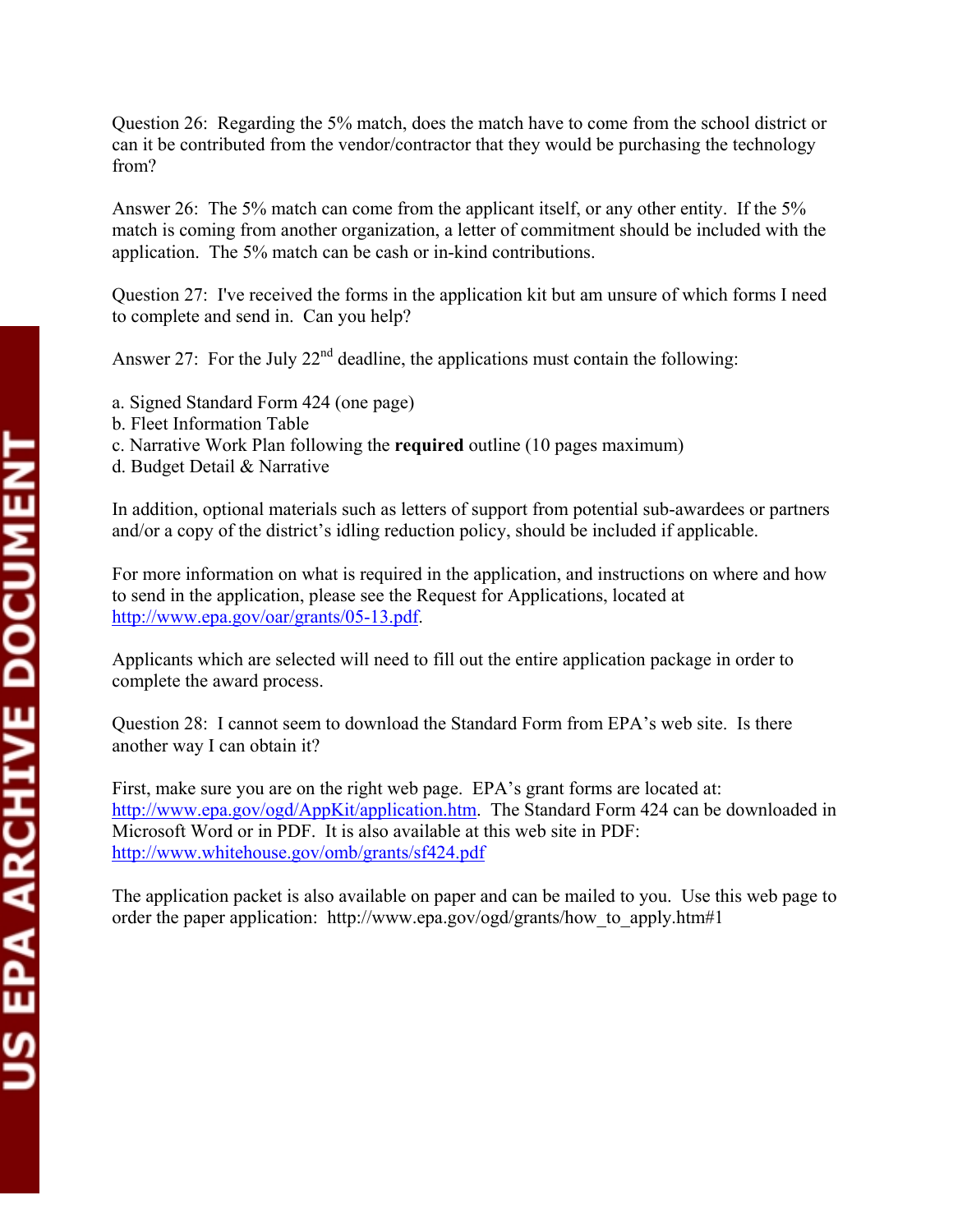Question 29: I am in the process of assisting several municipalities with their grants. Some municipalities only have 10 or so buses. If they were to use oxidation catalysts at roughly \$2000 a piece, the equipment would only cost about \$20,000. Staff time would probably be \$40,000 as a rough, rough estimate. My point is that a small municipality could end up requesting less than \$100,000. Your announcement states that funds will be distributed in average amounts of \$200,000 to \$300,000. If this is the case, would you recommend that smaller districts still apply? Or should this grant be restricted to municipalities with very large fleets (50+ vehicles)? What is the lowest amount of money you would grant?

Answer 29: The average amount of the grants is just an average, designed to give applicants an idea of usual amounts awarded. In the past two years, there were projects awarded as little as \$5000 and as much as \$725,000. There is no minimum amount of funds that can be awarded. And certainly all districts are invited to apply, regardless of the size of the district.

Question 30: Can you provide a definition for bus types A, B, C and D?

Answer 30: Yes. This definition comes from the May, 2005 National Congress on School Transportation.

Type A bus is a van conversion or bus constructed utilizing a cutaway front-section vehicle with a left side driver's door. This definition includes two classifications: Type A-1, with a gross Vehicle Weight Rating of 14,500 pounds or less; and Type A-2, with a GVWR greater than 14,500 and less than or equal to 21,500 pounds.

Type B school bus is constructed utilizing a stripped chassis. The entrance door is behind the front wheels. This definition includes two classifications: Type B-1, with a GVWR of 10,000 pounds or less and Type B-2, with a GVWR greater than 10,000 pounds.

Type C school bus is constructed utilizing a chassis with a hood and front fender assembly. The entrance door is behind the front wheels; also known as a *conventional school bus*. This type also includes cutaway truck chassis or truck chassis with cab with or without a left side door and a GVWR greater than 21,500 pounds.

Type D school bus is constructed utilizing a stripped chassis. The entrance door is ahead of the front wheels; also known as *rear or front engine transit-style school bus*.

Question 31: Can grant funds be used to fund the fuel infrastructure for CNG buses?

Answer 31: No, grants funds cannot be used to fund fuel infrastructure for CNG buses. For more information on

Question 32: The RFA states that EPA will pay for up to 30-45% of the cost of a new bus. Does that mean the district pays for the rest?

Answer 32: Yes, the applicant must supply the remainder of the cost of a new, replacement bus. However, other non-profit and/or governmental entities could contribute as well.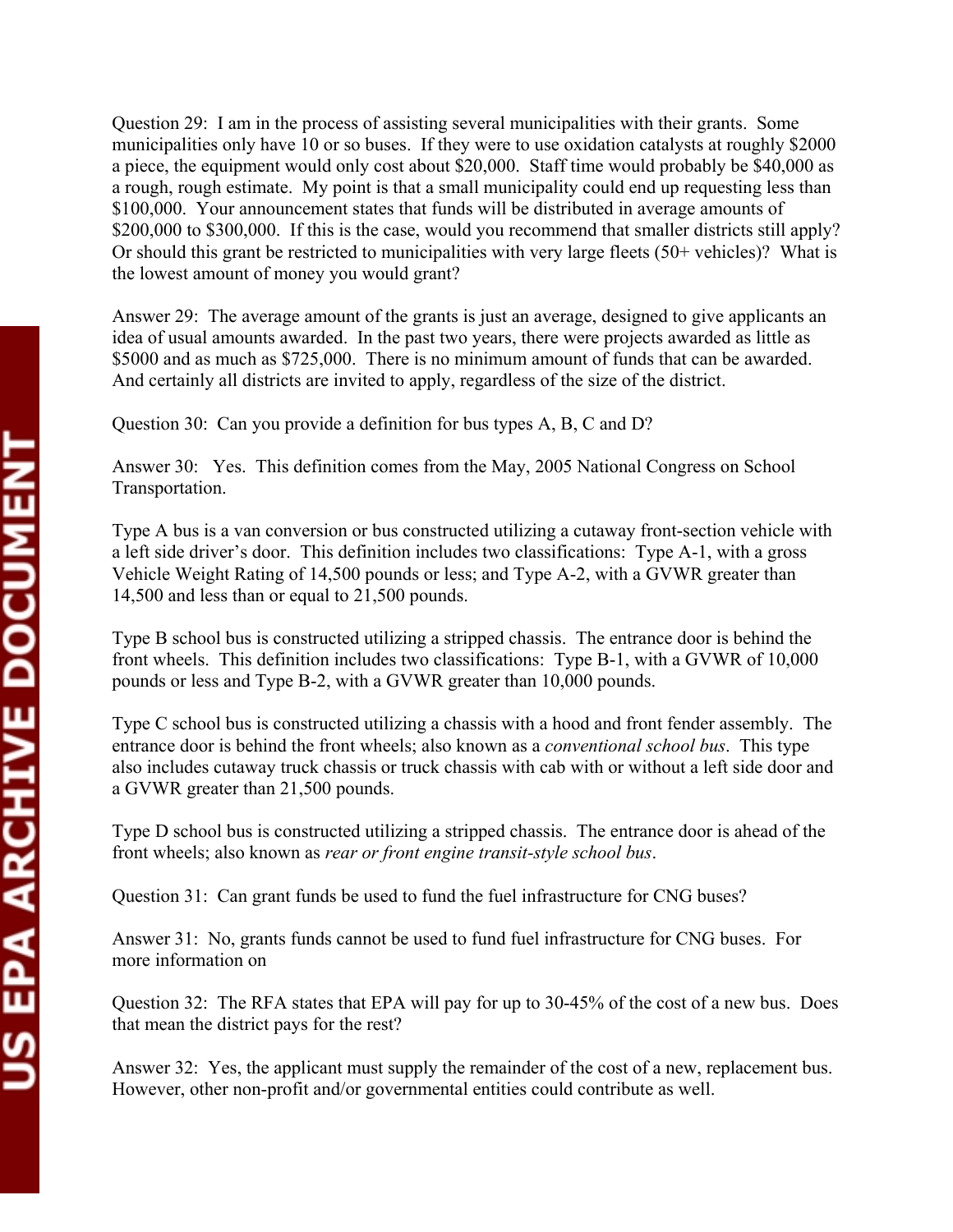US EPA ARCHIVE DOCUMENT

Question 33: Regarding Section 1 - Funding Opportunity Description, B. Scope of Work, paragraph 3, page 3: "Applicants may propose to establish a sub-grant program to multiple school districts and fleets," can a regional Educational Service District (ESD) representing multiple school districts sub-grant the award to a state or local air quality agency?

For example, a regional ESD submits an RFA to EPA to install retrofit technologies for multiple school districts. (Example: 100 buses for 10 rural school districts.) The ESD sub-grants the awarded funds to a state or local air quality agency. Under an existing retrofit contract and at no charge to the ESD, the air quality agency contracts installations for multiple school districts under a single contract. The contractor invoices the state or local air quality agency. The air quality agency pays the contractor for services received.

Answer 33: Yes, any applicant can sub-award any part of the statement of work, such as the purchase and installation of retrofit equipment. The applicant should state their intention to make such a sub-award in their application. The sub-award would be a sub-contract and would be subject to competition under 40 CFR 31.37 (b).

Questions 34: What regions of the US are in greatest need?

Answer 34: EPA believes that every child deserves to ride in a clean school bus, therefore the Agency has not specifically targeted one area of the country over another. Instead, the Agency is targeting the oldest, dirtiest buses. Also, the evaluation panel may consider geographic equity and environmental justice concerns, as defined in *Section V.B., Other Factors*, as they make their decisions about which applications to award.

Question 35: Are multiple district proposals more likely to be funded?

Answer 35: Applications will be evaluated on a number of criteria, per *Section V.A. Evaluation Criteria*. It's impossible to say whether multiple district proposals would be more likely to be funded. However, one of the criteria, *Policy Support*, states that applications will receive extra points for covering multiple school districts.

Question 36: Is it acceptable for [State] to submit an application defining one school district as the main applicant, with several other schools around the state as subgroups for the Clean School Bus grant? I wanted to make sure that we could define these schools in advance and not have to wait to put out a competitive subgrant process if awarded a grant. We are striving to set up model school bus programs around the state and would like to share this funding amongst several school districts.

Answer 36: It is acceptable for a district to submit an application with other school districts listed as potential recipients of sub-grants, sub-awards, or retrofit equipment. It would be helpful to have letters of commitment/interest from these potential school districts submitted with the applications to show support. However, the school district must establish a fair and open process after award for determining which school districts receive the benefits of the grant funds.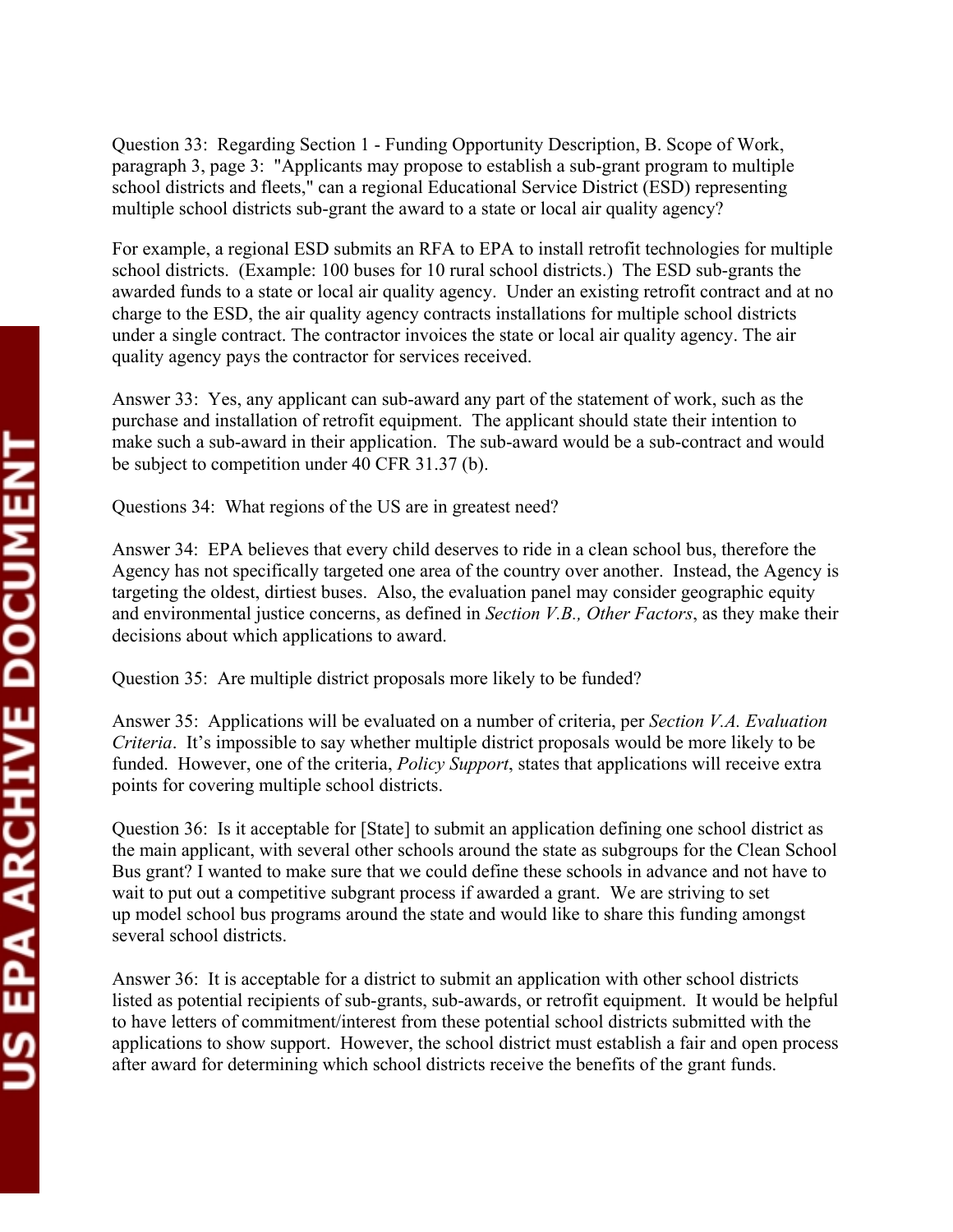Question 37: It seems as if the email inbox address does not work.

Answer 37: It does work. Make sure you are typing CSB, then an underscore, then RFA, then @epa.gov. CSB\_RFA@epa.gov.

Question 38: We received a \$41,000.00 American Lung Association grant via [our State] Clean School Bus Program to convert to Ultra Low Sulfur Fuel for the next school year (July 2005 - May 2006). Can I use this as in-kind money?

Answer 38: Yes, as long as you include the switch to ULSD as a component of your Statement of Work. Make sure you include a letter of commitment from this association.

Question 39: With regard to the Clean School Bus USA request for application OAR-CCD-05- 13, can application be made to retrofit model year 2004 and 2005 school buses? The proposal does not explicitly state that these years will not be considered for retrofits. My reading of the regulations for the 2004 model year versus the 2007 model year would seem to indicate that the 2004 to 2006 models would still have room for improved particulate reductions that could be realized from installation of retrofit devices.

Here is the context of the question: There is a school district that we encouraged to apply for a grant (our PM2.5 monitor which registers well into the nonattainment level is located on the roof of their school, and any reduction could help us reach attainment). However, they told us that their contractor-supplied buses are model year 2004 and 2005. Would it make any sense to retrofit these buses?

Answer 39: If the engines on these buses do not now include retrofit equipment like a filter, a catalyst or crankcase system, then they could be retrofitted with those devices. In addition, they could be run on a cleaner fuel. The school district should check with the school bus contractor to ascertain what, if any, emissions equipment came with the bus.

Question 40: I am a bit unclear what the grant funds. For bus replacement does it only fund 30- 45% of the cost of a new bus or does it fund merely the difference between what a diesel bus vs. a clean fuel bus would cost?

Answer 40: The grant would fund 30-45% of the cost of the entire bus. If the bus costs \$100,000, the applicant can apply for up to 45% of the cost, or \$45,000. However, since districts are competing with other school districts, it might be a good idea to consider whether the entire 45% is needed.

Question 41: How does this funding relate to the statement that this grant requires a 5% contribution of the total project cost? E.g. if the grant funds 30-45% of a new school bus and our district contributes the required 5% contribution who picks up the remaining percentage of the cost?